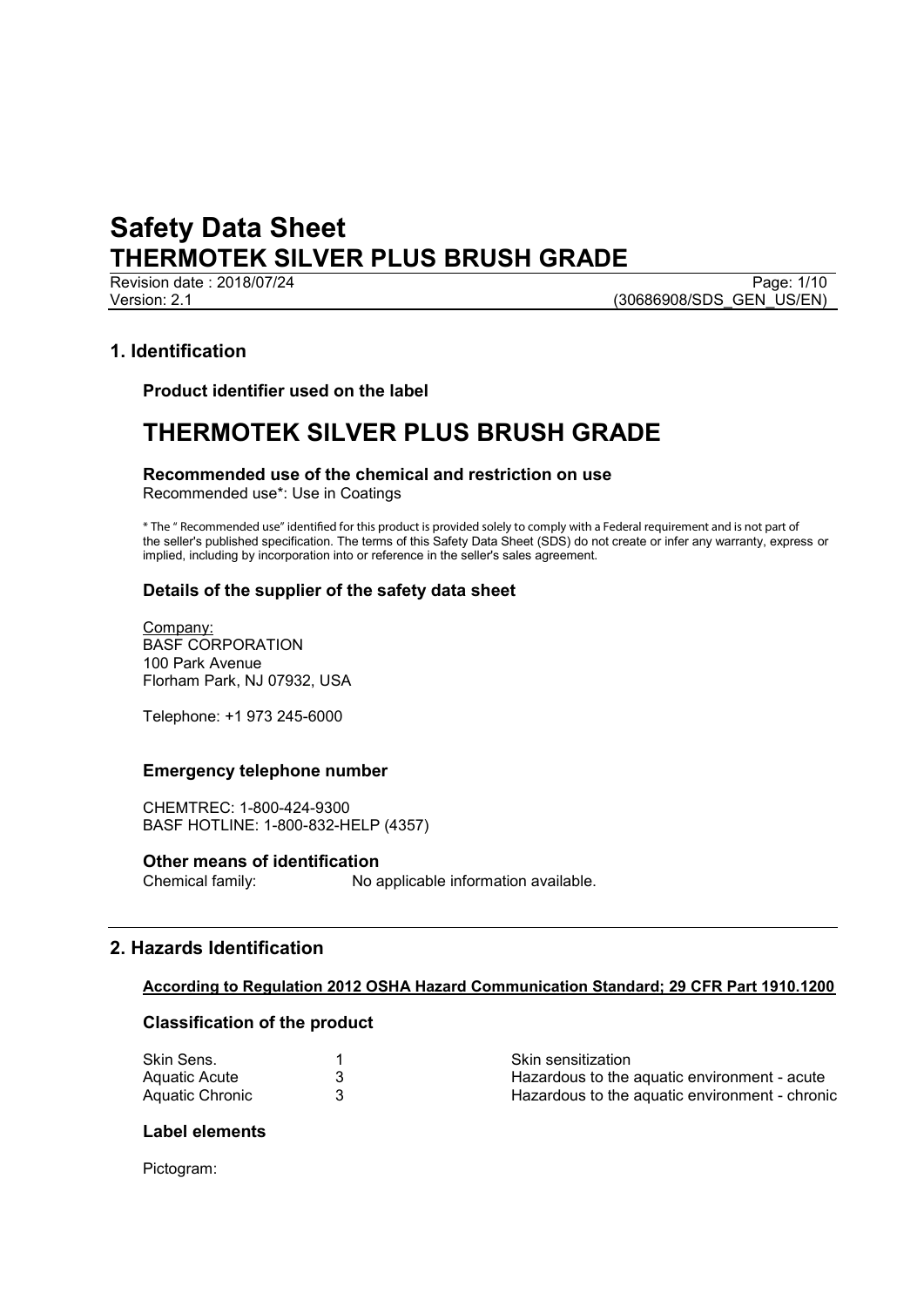Revision date : 2018/07/24 Page: 2/10<br>Version: 2.1 (30686908/SDS\_GEN\_US/EN) (30686908/SDS\_GEN\_US/EN)



| Signal Word:<br>Warning                       |                                                                                  |
|-----------------------------------------------|----------------------------------------------------------------------------------|
| <b>Hazard Statement:</b>                      |                                                                                  |
| H317                                          | May cause an allergic skin reaction.                                             |
| H402                                          | Harmful to aquatic life.                                                         |
| H412                                          | Harmful to aquatic life with long lasting effects.                               |
| <b>Precautionary Statements (Prevention):</b> |                                                                                  |
| P280                                          | Wear protective gloves.                                                          |
| P261                                          | Avoid breathing dust/fume/gas/mist/vapours/spray.                                |
| P273                                          | Avoid release to the environment.                                                |
| P272                                          | Contaminated work clothing should not be allowed out of the workplace.           |
| Precautionary Statements (Response):          |                                                                                  |
| P303 + P352                                   | IF ON SKIN (or hair): Wash with plenty of soap and water.                        |
| P333 + P311                                   | If skin irritation or rash occurs: Call a POISON CENTER or                       |
|                                               | doctor/physician.                                                                |
| P362 + P364                                   | Take off contaminated clothing and wash it before reuse.                         |
| Precautionary Statements (Disposal):          |                                                                                  |
| P501                                          | Dispose of contents/container to hazardous or special waste collection<br>point. |

## **Hazards not otherwise classified**

If applicable information is provided in this section on other hazards which do not result in classification but which may contribute to the overall hazards of the substance or mixture.

Labeling of special preparations (GHS):

Product contains the following components and may cause an allergic skin reaction: The substance may cause sensitization of the skin in particularly sensitive individuals. Based on our experience and the information available, no adverse health effects are expected if handled as recommended with suitable precautions for designated uses. 2-octyl-4-isothiazol-3-ones

## **3. Composition / Information on Ingredients**

## **According to Regulation 2012 OSHA Hazard Communication Standard; 29 CFR Part 1910.1200**

| <b>CAS Number</b> | Weight %           | <b>Chemical name</b>                                                      |
|-------------------|--------------------|---------------------------------------------------------------------------|
| 1314-13-2         | $>= 1.0 - < 3.0\%$ | Zinc oxide                                                                |
| 25265-77-4        | $>= 1.0 - < 3.0\%$ | 2-Methylpropanoic acid monoester with 2,2,4-<br>trimethylpentane-1,3-diol |
| 26530-20-1        | $>= 0.1 - 5.2\%$   | 2-octyl-4-isothiazol-3-ones                                               |
| 13463-67-7        | $>= 5.0 - < 7.0\%$ | Titanium dioxide                                                          |
| 1317-65-3         | $>= 25.0 - 50.0\%$ | Limestone                                                                 |

## **4. First-Aid Measures**

**Description of first aid measures**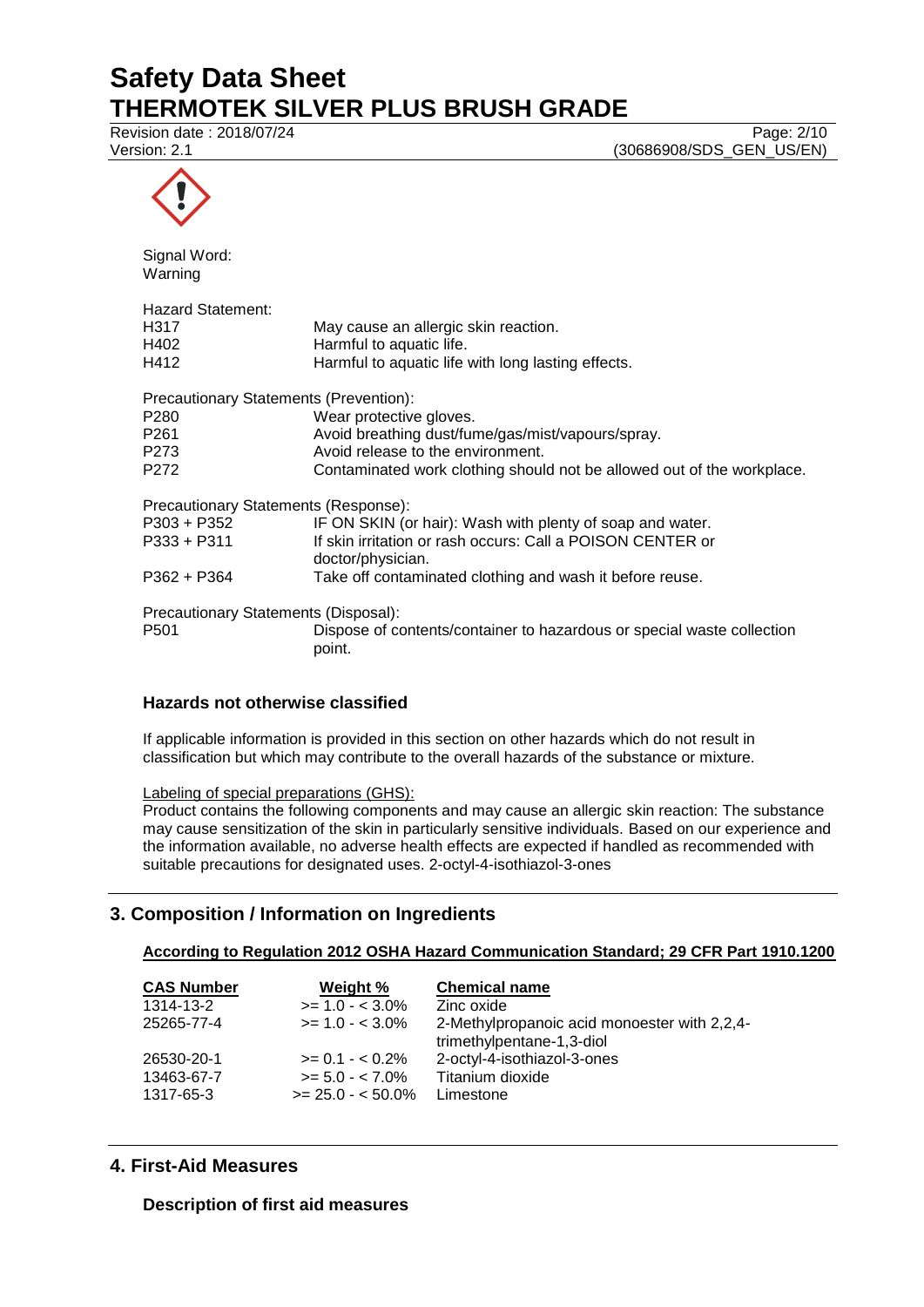Revision date : 2018/07/24 Page: 3/10

### **General advice:**

First aid personnel should pay attention to their own safety. Remove contaminated clothing.

#### **If inhaled:**

No applicable information available.

#### **If on skin:**

Wash thoroughly with soap and water. Under no circumstances should organic solvent be used. If irritation develops, seek medical attention.

#### **If in eyes:**

Wash affected eyes for at least 15 minutes under running water with eyelids held open, consult an eye specialist.

#### **If swallowed:**

Rinse mouth and then drink plenty of water. Do not induce vomiting.

### **Most important symptoms and effects, both acute and delayed**

Symptoms: The most important known symptoms and effects are described in the labelling (see section 2) and/or in section 11. Hazards: No applicable information available.

## **Indication of any immediate medical attention and special treatment needed**

Note to physician

Treatment: Treat according to symptoms (decontamination, vital functions), no known specific antidote.

#### **5. Fire-Fighting Measures**

#### **Extinguishing media**

Suitable extinguishing media: foam, water spray, dry powder, carbon dioxide

Unsuitable extinguishing media for safety reasons: water jet

#### **Special hazards arising from the substance or mixture**

Hazards during fire-fighting: carbon dioxide, carbon monoxide, harmful vapours, nitrogen oxides, fumes/smoke, carbon black

#### **Advice for fire-fighters**

Protective equipment for fire-fighting: Wear a self-contained breathing apparatus.

#### **Further information:**

The degree of risk is governed by the burning substance and the fire conditions. Contaminated extinguishing water must be disposed of in accordance with official regulations.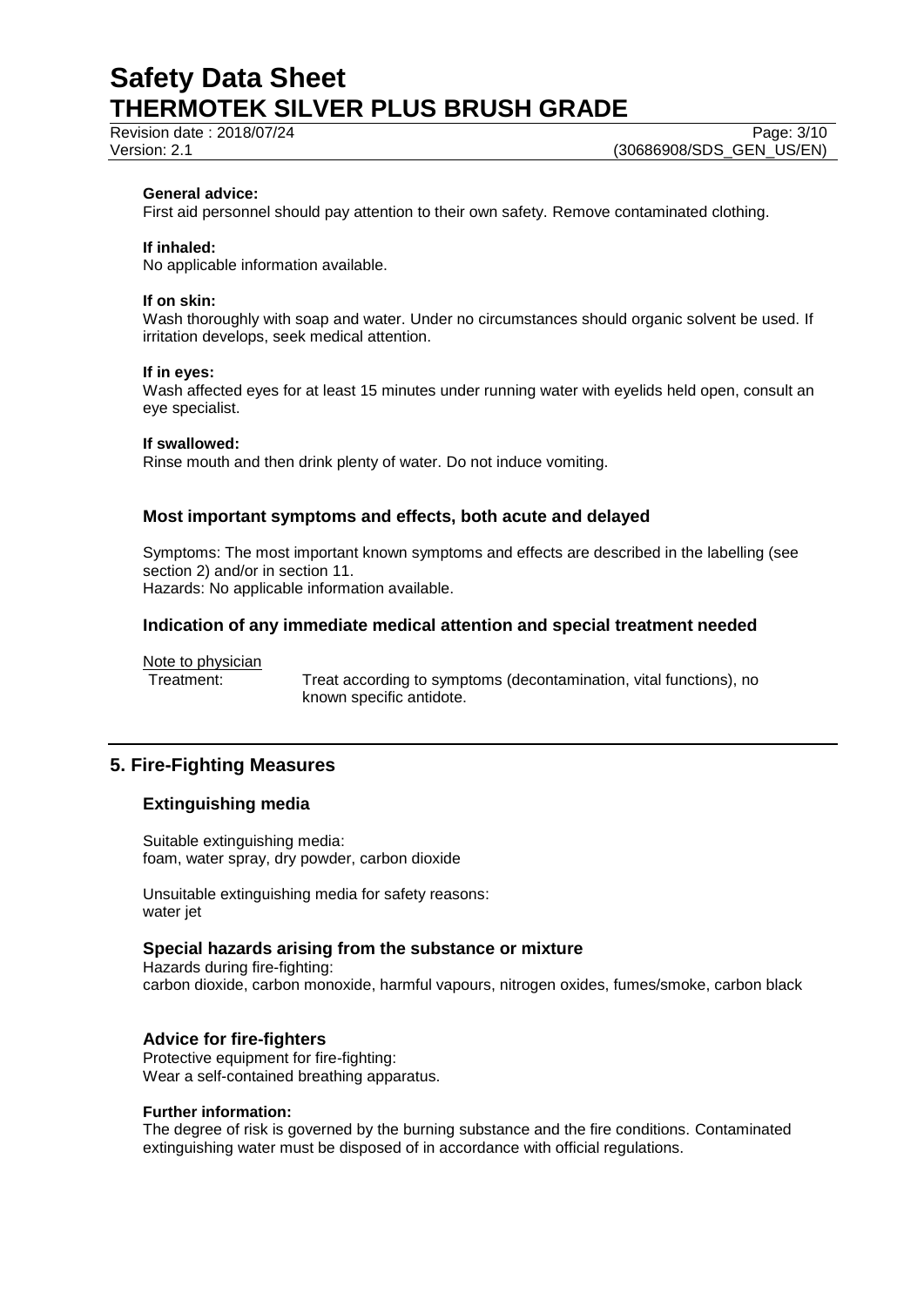Revision date : 2018/07/24 Page: 4/10

Version: 2.1 (30686908/SDS\_GEN\_US/EN)

## **6. Accidental release measures**

#### **Personal precautions, protective equipment and emergency procedures**

Use personal protective clothing. Handle in accordance with good building materials hygiene and safety practice.

### **Environmental precautions**

Contain contaminated water/firefighting water. Do not discharge into drains/surface waters/groundwater.

### **Methods and material for containment and cleaning up**

For small amounts: Sweep/shovel up. Dispose of absorbed material in accordance with regulations. For large amounts: Sweep/shovel up. Dispose of absorbed material in accordance with regulations.

## **7. Handling and Storage**

### **Precautions for safe handling**

Avoid contact with the skin, eyes and clothing.

Protection against fire and explosion:

Keep away from sources of ignition - No smoking. The relevant fire protection measures should be noted.

## **Conditions for safe storage, including any incompatibilities**

No applicable information available.

Further information on storage conditions: Keep only in the original container in a cool, wellventilated place. Protect from direct sunlight. Store protected against freezing.

## **8. Exposure Controls/Personal Protection**

### **Components with occupational exposure limits**

| Zinc oxide       | OSHA PEL<br><b>ACGIHTLV</b>  | PEL 15 mg/m3 Total dust; PEL 5 mg/m3<br>Respirable fraction; PEL 5 mg/m3<br>fumes/smoke; TWA value 5 mg/m3<br>fumes/smoke; TWA value 5 mg/m3 Respirable<br>fraction; TWA value 10 mg/m3 Total dust;<br>STEL value 10 mg/m3 fumes/smoke;<br>TWA value 2 mg/m3 Respirable fraction; STEL<br>value 10 mg/m3 Respirable fraction; |
|------------------|------------------------------|-------------------------------------------------------------------------------------------------------------------------------------------------------------------------------------------------------------------------------------------------------------------------------------------------------------------------------|
| Limestone        | OSHA PEL                     | PEL 5 mg/m3 Respirable fraction; PEL 15<br>mg/m3 Total dust; TWA value 5 mg/m3<br>Respirable fraction; TWA value 15 mg/m3<br>Total dust ;                                                                                                                                                                                     |
| Titanium dioxide | OSHA PEL<br><b>ACGIH TLV</b> | PEL 15 mg/m3 Total dust; TWA value 10<br>mg/m3 Total dust;<br>TWA value 10 mg/m3 ;                                                                                                                                                                                                                                            |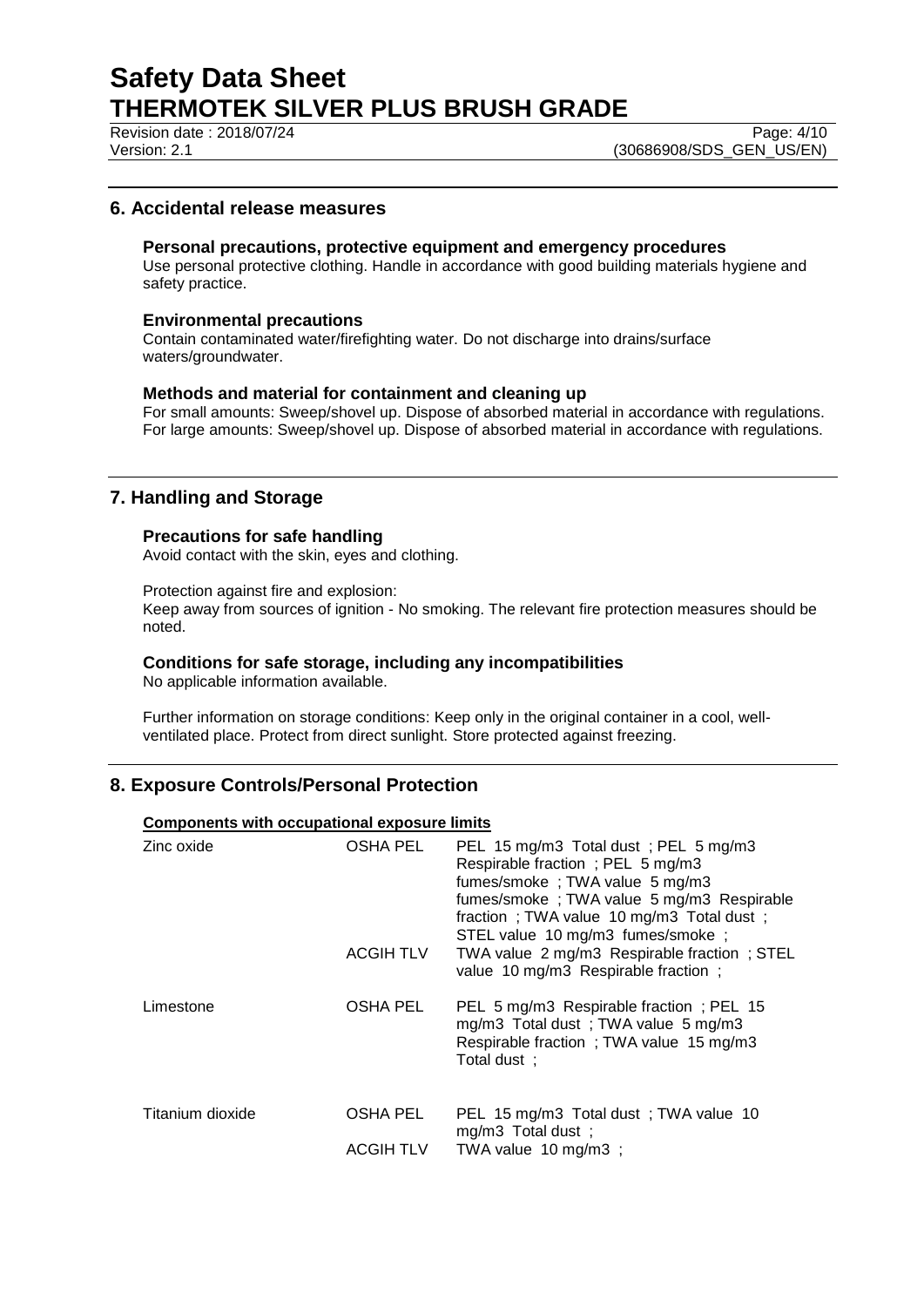Revision date : 2018/07/24 Page: 5/10

Version: 2.1 (30686908/SDS\_GEN\_US/EN)

### **Advice on system design:**

No applicable information available.

#### **Personal protective equipment**

#### **Hand protection:**

Wear chemical resistant protective gloves.

#### **General safety and hygiene measures:**

Avoid contact with the skin, eyes and clothing. No special measures necessary if stored and handled correctly. Handle in accordance with good building materials hygiene and safety practice. Wearing of closed work clothing is recommended. When using, do not eat, drink or smoke. Hands and/or face should be washed before breaks and at the end of the shift. At the end of the shift the skin should be cleaned and skin-care agents applied. Gloves must be inspected regularly and prior to each use. Replace if necessary (e.g. pinhole leaks).

## **9. Physical and Chemical Properties**

| Form:                       | paste                                                    |
|-----------------------------|----------------------------------------------------------|
| Odour:                      | slight odour                                             |
| Odour threshold:            | No applicable information available.                     |
| Colour:                     | white                                                    |
| pH value:                   | 9                                                        |
| Melting point:              | No applicable information available.                     |
| Boiling point:              | No applicable information available.                     |
| Sublimation point:          | No applicable information available.                     |
| Flash point:                | No applicable information available.                     |
| Flammability:               | No applicable information available.                     |
| Lower explosion limit:      | No applicable information available.                     |
| Upper explosion limit:      | No applicable information available.                     |
| Autoignition:               | No applicable information available.                     |
| Vapour pressure:            | No applicable information available.                     |
| Density:                    | approx. 1.34 g/cm3                                       |
|                             | (20 °C)                                                  |
| Relative density:           | No applicable information available.                     |
| Vapour density:             | No applicable information available.                     |
| Partitioning coefficient n- | No applicable information available.                     |
| octanol/water (log Pow):    |                                                          |
| Thermal decomposition:      | No decomposition if stored and handled as                |
|                             | prescribed/indicated.                                    |
| Viscosity, dynamic:         | No applicable information available.                     |
| Viscosity, kinematic:       | No applicable information available.                     |
| Solubility in water:        | miscible                                                 |
| Solubility (quantitative):  | No applicable information available.                     |
| Solubility (qualitative):   | No applicable information available.                     |
| Evaporation rate:           | No applicable information available.                     |
| Other Information:          | If necessary, information on other physical and chemical |
|                             | parameters is indicated in this section.                 |

## **10. Stability and Reactivity**

#### **Reactivity**

No hazardous reactions if stored and handled as prescribed/indicated.

#### **Chemical stability**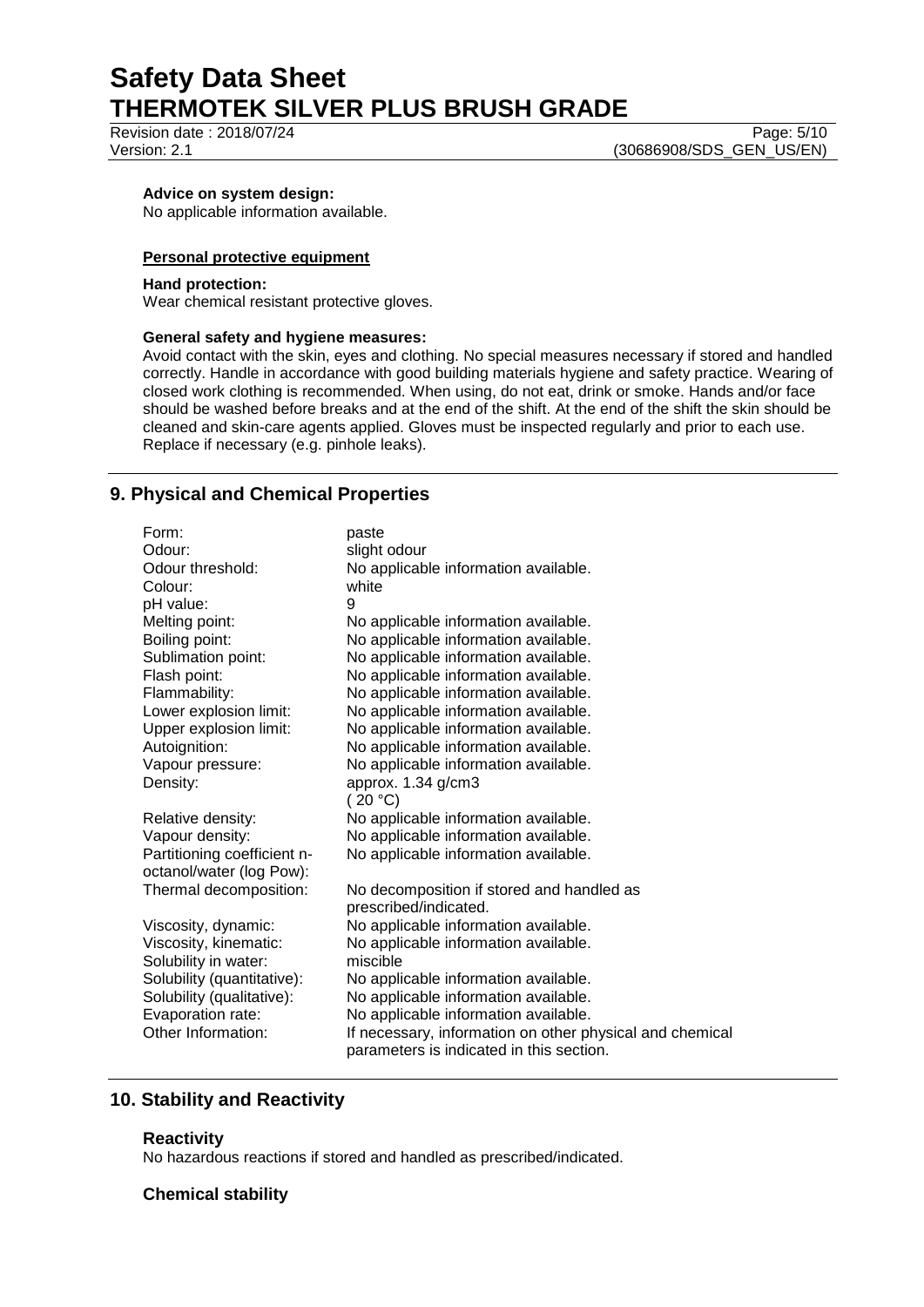Revision date : 2018/07/24 Page: 6/10

Version: 2.1 (30686908/SDS\_GEN\_US/EN)

The product is stable if stored and handled as prescribed/indicated.

### **Possibility of hazardous reactions**

The product is stable if stored and handled as prescribed/indicated.

## **Conditions to avoid**

See MSDS section 7 - Handling and storage.

#### **Incompatible materials**

strong acids, strong bases, strong oxidizing agents, strong reducing agents

#### **Hazardous decomposition products**

Decomposition products: No hazardous decomposition products if stored and handled as prescribed/indicated.

Thermal decomposition: No decomposition if stored and handled as prescribed/indicated.

## **11. Toxicological information**

### **Primary routes of exposure**

Routes of entry for solids and liquids are ingestion and inhalation, but may include eye or skin contact. Routes of entry for gases include inhalation and eye contact. Skin contact may be a route of entry for liquefied gases.

## **Acute Toxicity/Effects**

Acute toxicity

Assessment of acute toxicity: Virtually nontoxic after a single ingestion. Based on available Data, the classification criteria are not met.

Oral No applicable information available.

Inhalation No applicable information available.

Dermal No applicable information available.

Assessment other acute effects Based on available Data, the classification criteria are not met.

Irritation / corrosion

Assessment of irritating effects: No irritation is expected under intended use and appropriate handling. Based on available Data, the classification criteria are not met.

#### **Sensitization**

Assessment of sensitization: May cause sensitization by skin contact. The product contains 2-noctyl-4-isothiazolin-3-one (CAS-No.: 26530-20-1).

The substance may cause sensitization of the skin in particularly sensitive individuals. Based on our experience and the information available, no adverse health effects are expected if handled as recommended with suitable precautions for designated uses.

#### Aspiration Hazard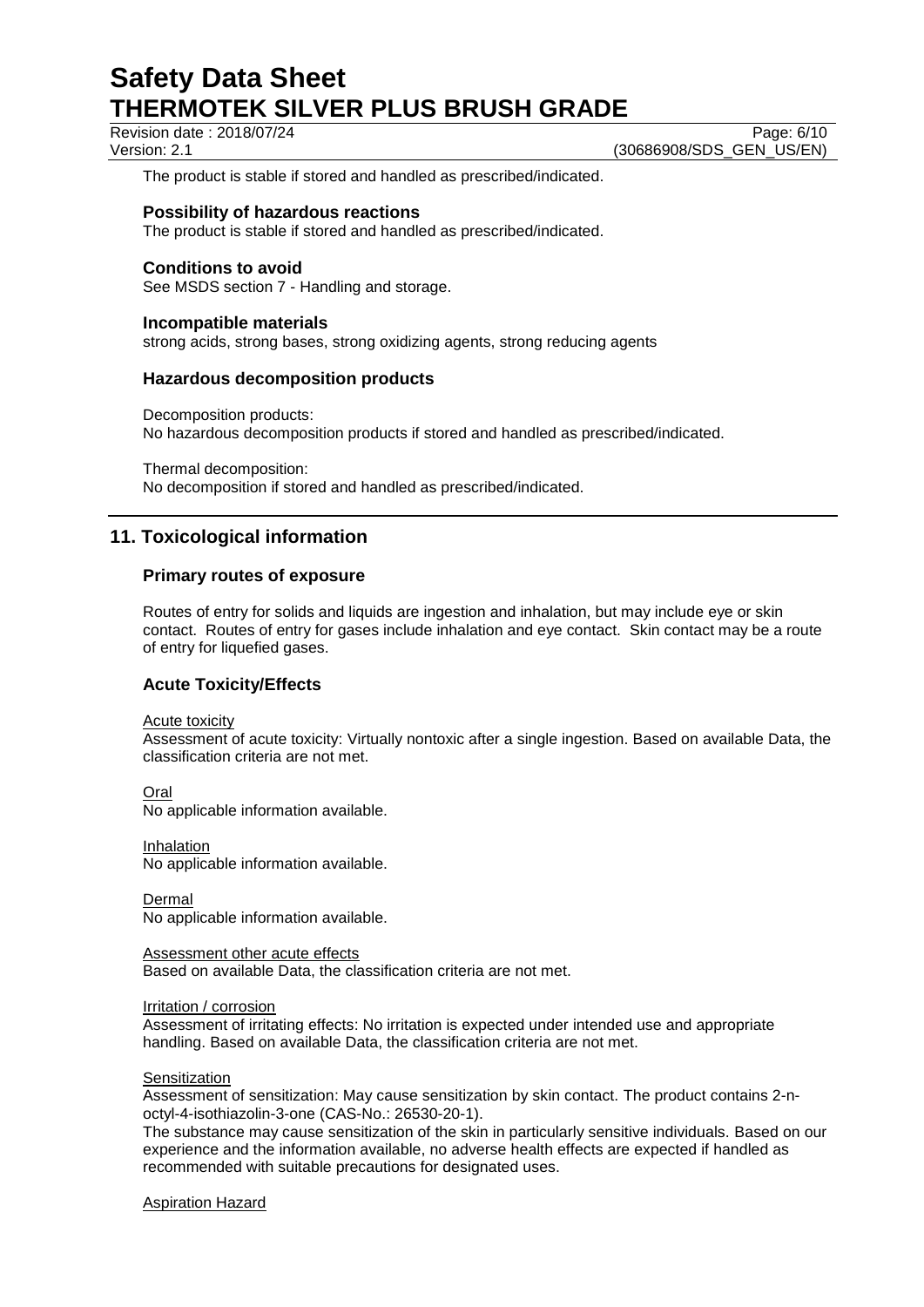Revision date : 2018/07/24 Page: 7/10

Version: 2.1 (30686908/SDS\_GEN\_US/EN)

No aspiration hazard expected.

## **Chronic Toxicity/Effects**

#### Repeated dose toxicity

Assessment of repeated dose toxicity: Repeated exposure may affect certain organs.

#### Genetic toxicity

Assessment of mutagenicity: The chemical structure does not suggest a specific alert for such an effect. Based on available Data, the classification criteria are not met.

#### **Carcinogenicity**

Assessment of carcinogenicity: The chemical structure does not suggest a specific alert for such an effect. Based on available Data, the classification criteria are not met.

#### *Information on: Titanium dioxide*

*Assessment of carcinogenicity: IARC (International Agency for Research on Cancer) has classified this substance as group 2B (The agent is possibly carcinogenic to humans). In long-term studies in rats in which the substance was given by inhalation, a carcinogenic effect was observed. Tumors were only observed in rats after chronic inhalative exposure to high concentrations which caused sustained lung inflammation. In long-term studies in rats and mice in which the substance was given by feed, a carcinogenic effect was not observed. Dermal exposure is not expected to be carcinogenic.*

#### *Information on: Kaolin*

*Assessment of carcinogenicity: The American Conference of Governmental Industrial Hygienists (ACGIH) has classified this substance as Group A4 - Not classifiable as human carcinogen.* ----------------------------------

#### Reproductive toxicity

Assessment of reproduction toxicity: No applicable information available.

#### **Teratogenicity**

Assessment of teratogenicity: The chemical structure does not suggest a specific alert for such an effect. Based on available Data, the classification criteria are not met.

#### *Information on: ethylene glycol*

*Assessment of teratogenicity: Developmental toxicity was observed after oral ingestion of high doses in studies with rats and mice, but this effect was not seen in a study with rabbits. Mechanistic studies show that the rabbit is the relevant species for the classification for human health. As such, and since ethylene glycol is not a developmental toxicant in the rabbit, no classification is warranted. However, the relevance of this result for humans is unclear.*

----------------------------------

#### Other Information

Based on our experience and the information available, no adverse health effects are expected if handled as recommended with suitable precautions for designated uses. The product has not been tested. The statements on toxicology have been derived from the properties of the individual components.

## **Symptoms of Exposure**

The most important known symptoms and effects are described in the labelling (see section 2) and/or in section 11.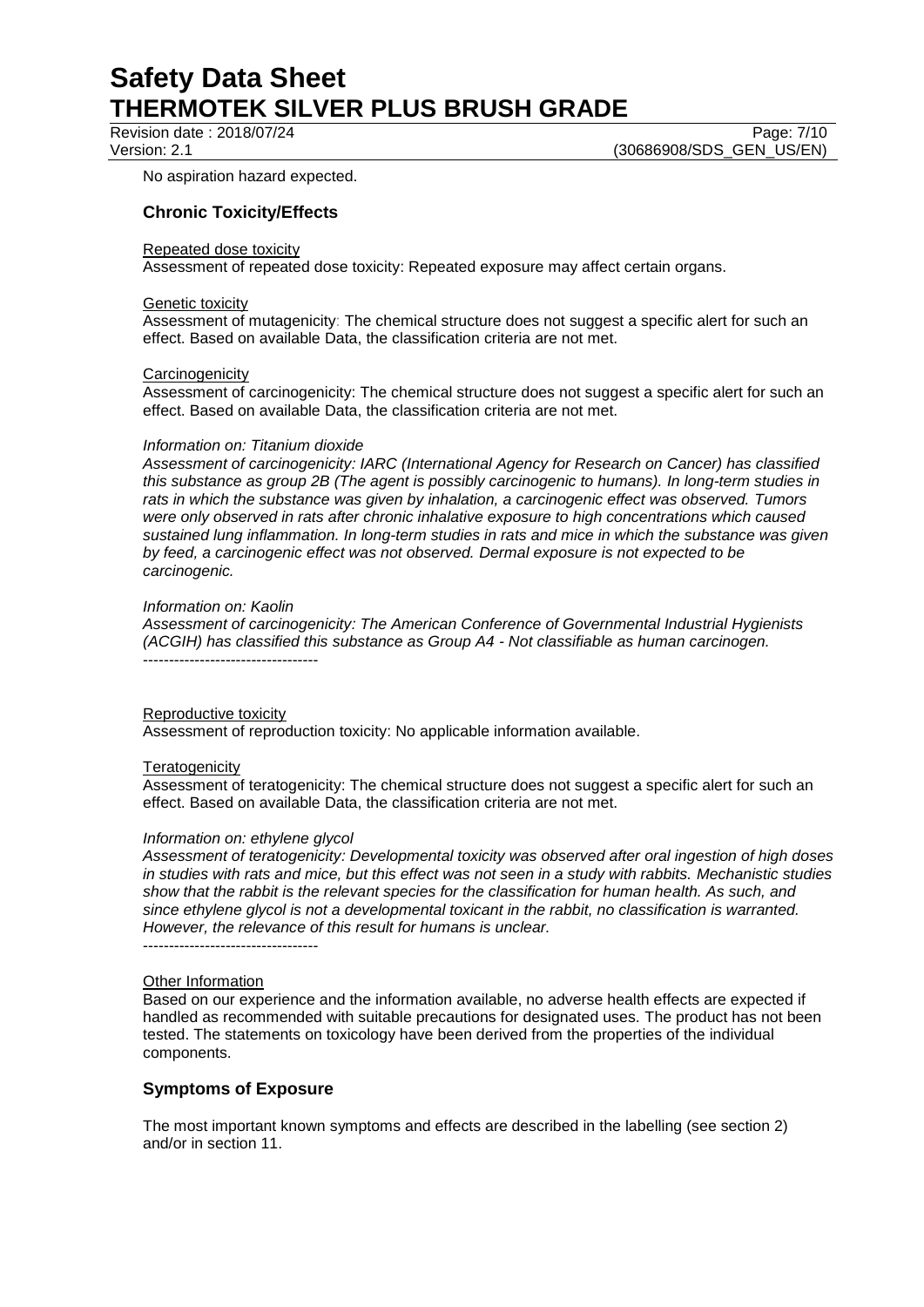Revision date : 2018/07/24 Page: 8/10

Version: 2.1 (30686908/SDS\_GEN\_US/EN)

## **12. Ecological Information**

### **Toxicity**

Aquatic toxicity Assessment of aquatic toxicity: May cause long-term adverse effects in the aquatic environment. Acutely harmful for aquatic organisms.

#### **Persistence and degradability**

Assessment biodegradation and elimination (H2O) Inherently biodegradable. The insoluble fraction can be removed by mechanical means in suitable waste water treatment plants. The polymer component of the product is poorly biodegradable.

### **Bioaccumulative potential**

Assessment bioaccumulation potential Discharge into the environment must be avoided.

## **Mobility in soil**

Assessment transport between environmental compartments No data available.

## **Additional information**

Other ecotoxicological advice: Do not discharge product into the environment without control. The product has not been tested. The statements on ecotoxicology have been derived from the properties of the individual components.

## **13. Disposal considerations**

**Waste disposal of substance:** Dispose of in accordance with local authority regulations. Do not discharge into drains/surface waters/groundwater.

## **14. Transport Information**

| Land transport |
|----------------|
| USDOT          |

Not classified as a dangerous good under transport regulations

**Sea transport** IMDG

Not classified as a dangerous good under transport regulations

**Air transport** IATA/ICAO

Not classified as a dangerous good under transport regulations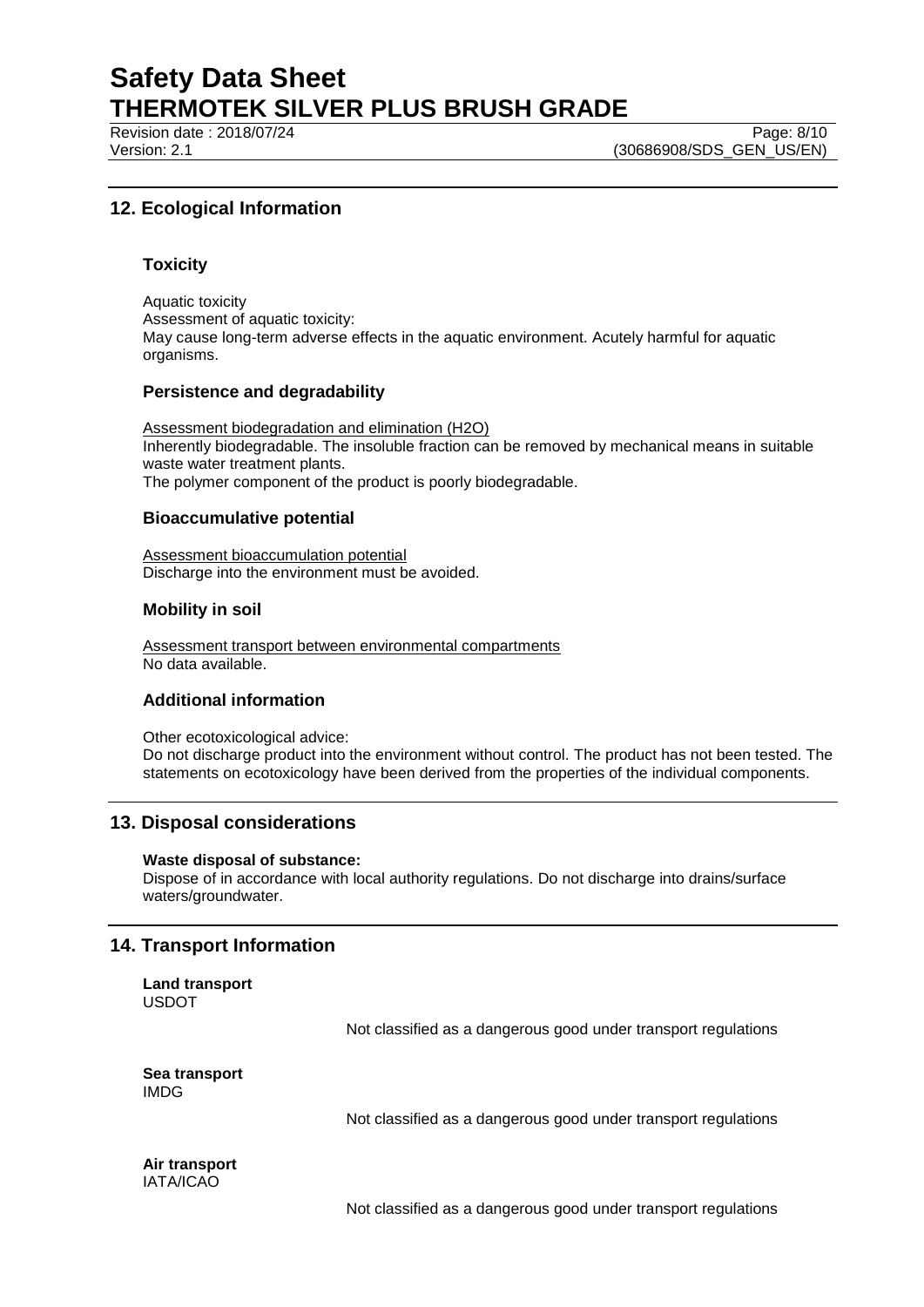Revision date : 2018/07/24 Page: 9/10

## **15. Regulatory Information**

### **Federal Regulations**

**Registration status:** Chemical TSCA, US released / listed

**EPCRA 311/312 (Hazard categories):** Refer to SDS section 2 for GHS hazard classes applicable for this product.

### **EPCRA 313:**

| <b>CAS Number</b> | <b>Chemical name</b> |
|-------------------|----------------------|
| 1314-13-2         | Zinc oxide           |

| <b>CERCLA RQ</b> | <b>CAS Number</b> | <b>Chemical name</b>                                                 |
|------------------|-------------------|----------------------------------------------------------------------|
| 5000 LBS         | $107 - 21 - 1$    | ethylene glycol                                                      |
| 1000 LBS         | 75-07-0; 1336-21- | acetaldehyde; Ammonium hydroxide; Sodium                             |
|                  | 6: 1310-73-2      | Hydroxide                                                            |
| 100 LBS          |                   | 75-56-9; 111-42-2; Propylene oxide; 2,2'-iminodiethanol; 1,4-dioxane |
|                  | 123-91-1          |                                                                      |
| <b>10 LBS</b>    | 75-21-8           | Ethylene Oxide                                                       |

#### **State regulations**

| <b>State RTK</b> | <b>CAS Number</b> | <b>Chemical name</b>                                   |
|------------------|-------------------|--------------------------------------------------------|
| <b>NJ</b>        | 1314-13-2         | Zinc oxide                                             |
|                  | 1317-65-3         | Limestone                                              |
|                  | 13463-67-7        | Titanium dioxide                                       |
|                  | 64742-52-5        | Distillates (petroleum), hydrotreated heavy naphthenic |
| PA               | 1314-13-2         | Zinc oxide                                             |
|                  | 1317-65-3         | Limestone                                              |
|                  | 13463-67-7        | Titanium dioxide                                       |
|                  |                   |                                                        |

#### **Safe Drinking Water & Toxic Enforcement Act, CA Prop. 65:**

**WARNING:** This product can expose you to chemicals including ETHYLENE OXIDE, which is known to the State of California to cause cancer and birth defects or other reproductive harm. For more information, go to www.P65Warnings.ca.gov.

# **NFPA Hazard codes:**<br>Health: 2 Fire: 0

Fire: 0 Reactivity: 0 Special:

## **16. Other Information**

## **SDS Prepared by:**

BASF NA Product Regulations SDS Prepared on: 2018/07/24

We support worldwide Responsible Care® initiatives. We value the health and safety of our employees, customers, suppliers and neighbors, and the protection of the environment. Our commitment to Responsible Care is integral to conducting our business and operating our facilities in a safe and environmentally responsible fashion, supporting our customers and suppliers in ensuring the safe and environmentally sound handling of our products, and minimizing the impact of our